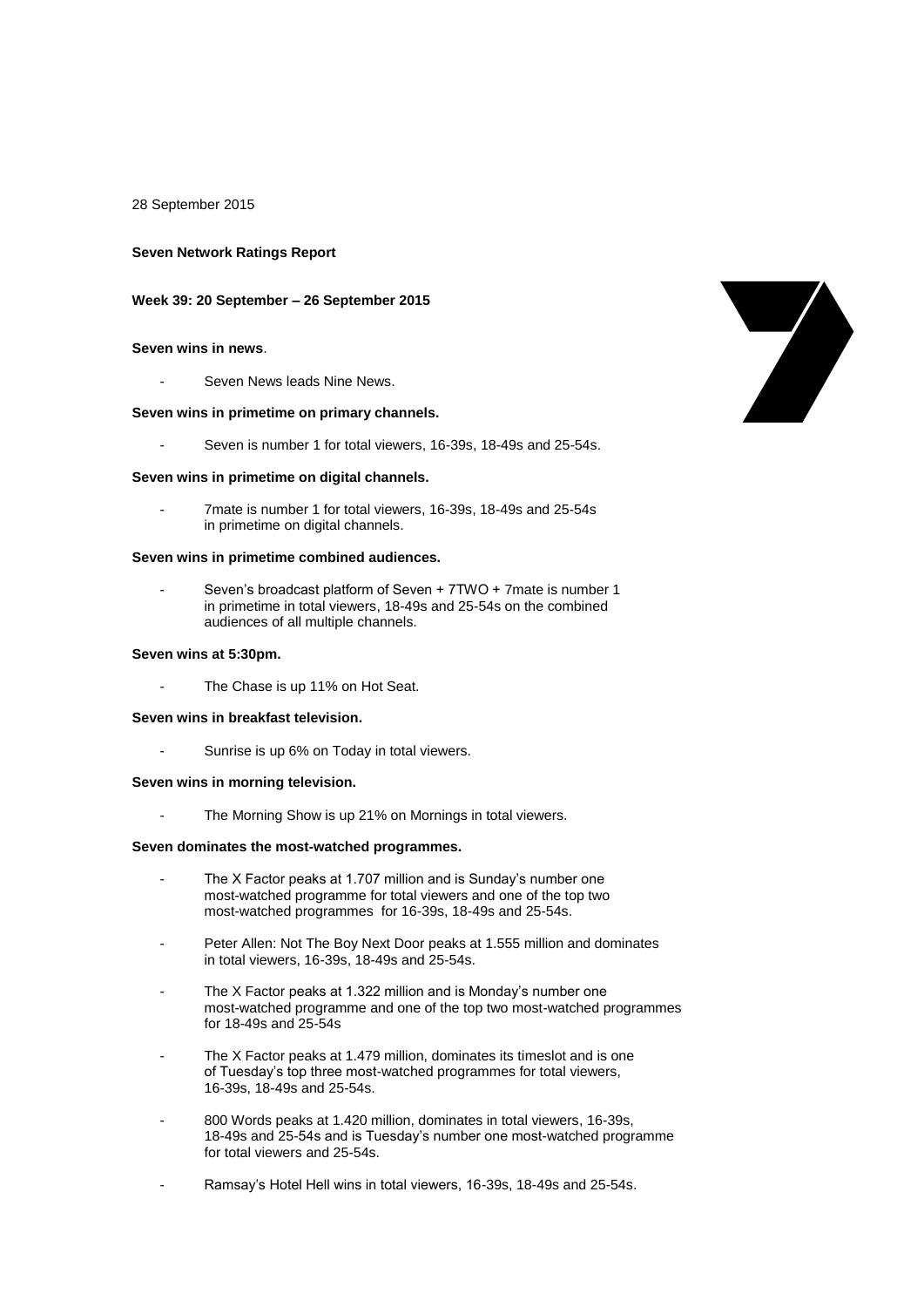- The X Factor peaks at 1.173 million, wins its timeslot and is of one of Wednesday's top five most-watched programmes for total viewers, 16-39s, 18-49s and 25-54s.
- The X Factor peaks at 1.063 million and is one of Thursday's top two most-watched programmes for 25-54s, and one of the top four programmes for 16-39s and 18-49s.
- AFL on Seven: The Finals Series dominates in total viewers, 16-39s, 18-49s and 25-54s across its primetime broadcast markets on Friday on Seven.
- AFL on Seven: The Finals Series dominates in total viewers, 16-39s, 18-49s and 25-54s across its primetime broadcast markets on Saturday on Seven.

#### **Seven scores in the most-watched programmes:**

| 800 Words                                    | 2.017 million |
|----------------------------------------------|---------------|
| Peter Allen: Not The Boy Next Door           | 1.871 million |
| The X Factor – Sunday                        | 1.841 million |
| The X Factor – Monday                        | 1.813 million |
| The X Factor - Tuesday                       | 1.807 million |
| Seven News - Sunday                          | 1.796 million |
| The X Factor - Wednesday                     | 1.543 million |
| The X Factor - Thursday                      | 1.354 million |
| Home and Away                                | 1.282 million |
| Seven News                                   | 1.230 million |
| Seven News - Saturday                        | 1.148 million |
| <b>Better Homes and Gardens</b>              | 1.097 million |
| Pets Make You Laugh Out Loud                 | 1.037 million |
| Metropolitan and Regional Combined Audiences |               |

#### **Seven is number 1 in 2015**

- Seven is number 1 for total viewers, in primetime on primary channels across the current television season.
- 7TWO is number 1 for total viewers in primetime on digital channels across the current television season.
- 7mate is number 1 for 16-39s, 18-49s and 25-54s in primetime on digital channels across the current television season.

### **Seven + 7TWO + 7mate is number 1 in 2015**.

Seven's broadcast platform of Seven + 7TWO + 7mate is number 1 in primetime in total viewers on the combined audiences of all multiple channels across the current television season.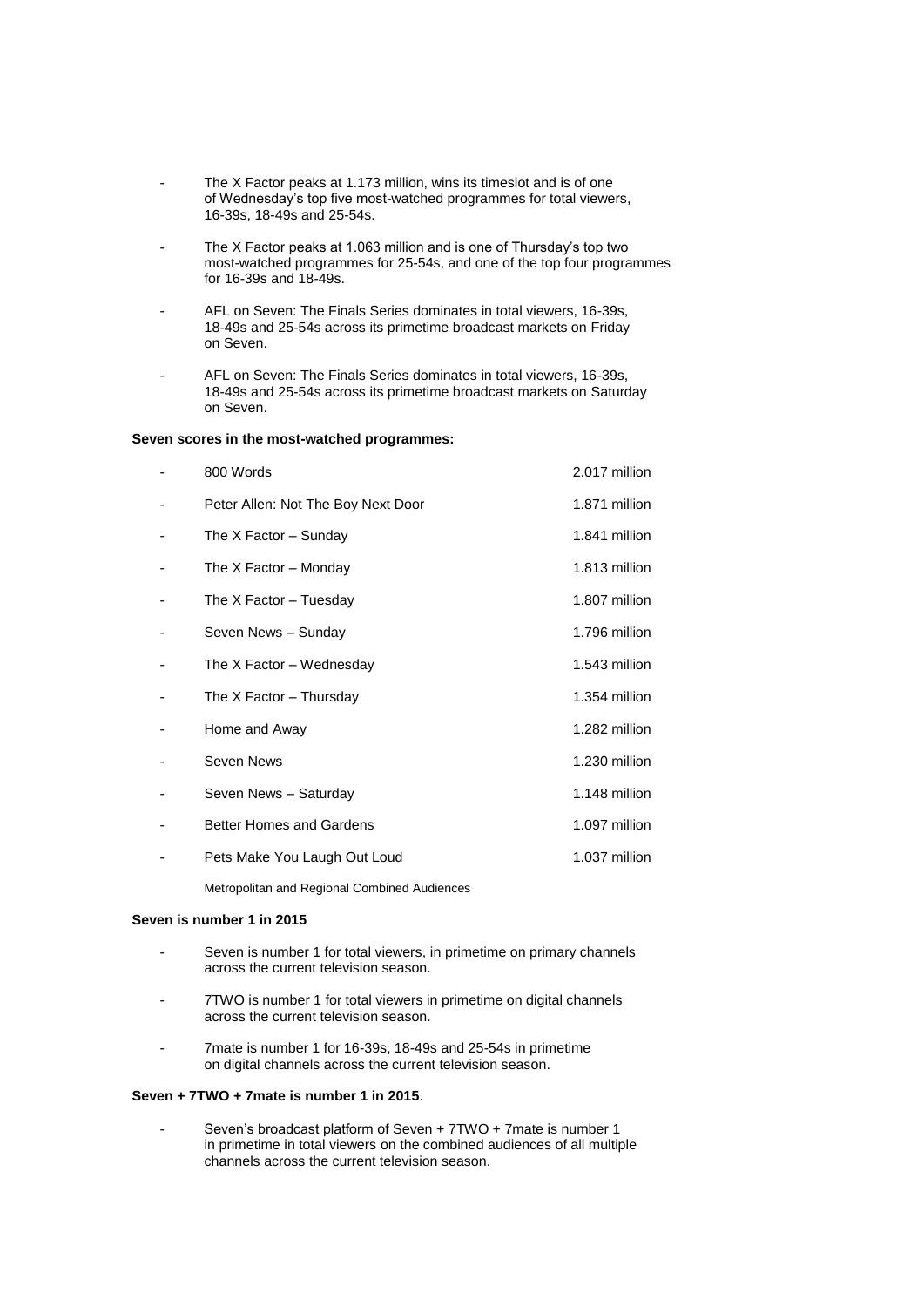# **Primetime audience demographics for primary channels**

| 6:00pm-midnight Week 39, 2015 |       |       |       |       |            |  |  |
|-------------------------------|-------|-------|-------|-------|------------|--|--|
| <b>Audience shares</b>        | Seven | Nine  | Ten   | ABC.  | <b>SBS</b> |  |  |
| All People                    | 22.8% | 20.2% | 11.6% | 12.7% | 4.8%       |  |  |
| $16 - 39s$                    | 21.3% | 21.3% | 17.3% | 6.1%  | 2.9%       |  |  |
| $18 - 49s$                    | 21.8% | 21.8% | 15.9% | 7.0%  | 3.5%       |  |  |
| $25 - 54s$                    | 22.6% | 22.0% | 14.8% | 8.2%  | 3.8%       |  |  |

### **Primetime audience demographics for digital channels**

| 6:00pm-midnight Week 39, 2015 |         |        |        |            |  |  |
|-------------------------------|---------|--------|--------|------------|--|--|
| <b>Audience shares</b>        | Total   | 16-39s | 18-49s | $25 - 54s$ |  |  |
| 7TWO                          | 4.7%    | 1.6%   | 2.0%   | 2.3%       |  |  |
| 7 <sub>mate</sub>             | 4.8%    | 6.5%   | 6.3%   | 5.9%       |  |  |
| GO!                           | 4.4%    | 5.9%   | 5.6%   | 5.0%       |  |  |
| Gem                           | $3.0\%$ | 3.1%   | 2.8%   | 2.7%       |  |  |
| One                           | 2.7%    | 2.7%   | 3.1%   | 3.2%       |  |  |
| Eleven                        | 2.8%    | 5.5%   | 4.4%   | 3.9%       |  |  |
| ABC <sub>2</sub>              | 2.7%    | 2.9%   | 2.8%   | 2.7%       |  |  |
| ABC3                          | $0.6\%$ | 0.5%   | 0.5%   | 0.4%       |  |  |
| ABC News 24                   | 1.3%    | 1.0%   | 1.1%   | 1.2%       |  |  |
| SBS <sub>2</sub>              | $0.9\%$ | 1.3%   | 1.2%   | 1.1%       |  |  |
| NITV:                         | 0.2%    | 0.2%   | 0.2%   | 0.1%       |  |  |

### **Primetime audience demographics for combined audiences of all channels**.

| 6:00pm-midnight Week 39, 2015 |          |       |       |            |            |  |  |
|-------------------------------|----------|-------|-------|------------|------------|--|--|
| <b>Audience shares</b>        | Seven    | Nine  | Ten   | <b>ABC</b> | <b>SBS</b> |  |  |
| All People                    | 32.3%    | 27.5% | 17.1% | 17.3%      | 5.8%       |  |  |
| 16-39s                        | 29.4%    | 30.3% | 25.5% | 10.4%      | 4.3%       |  |  |
| 18-49s                        | $30.2\%$ | 30.1% | 23.4% | 11.5%      | 4.8%       |  |  |
| 25-54s                        | 30.8%    | 29.8% | 21.9% | 12.5%      | 5.0%       |  |  |

FTA Channels and Total TV

Copyright Oztam Data: Consolidated (Live + As Live + TSV) and Overnight (Live + As Live).

# **Primetime Programming Analysis**

# **Sunday**

- Seven wins in news.
- Seven wins in primetime on primary channels.
	- Seven is number one for total viewers, 18-49s and 25-54s.
	- Seven is up 41% on Nine and up 180% on Ten in total viewers.
	- Seven is up 80% on Ten in 16-39s. Seven leads Nine and is up 76% on Ten in 18-49s. Seven is up 10% on Nine and up 95% on Ten in 25-54s.
- Seven wins in primetime combined audiences.
	- Seven + 7TWO + 7mate is number one for total viewers and 25-54s on the combined audiences of all channels.
	- Seven (Seven + 7TWO + 7mate) is up 34% on Nine (Nine + Go + Gem) and up 123% on Ten (Ten + One + Eleven) in total viewers.
	- Seven is up 44% on Ten in 16-39s. Seven is up 43% on Ten in 18-49s. Seven is up 3% on Nine and up 61% on Ten in 25-54s.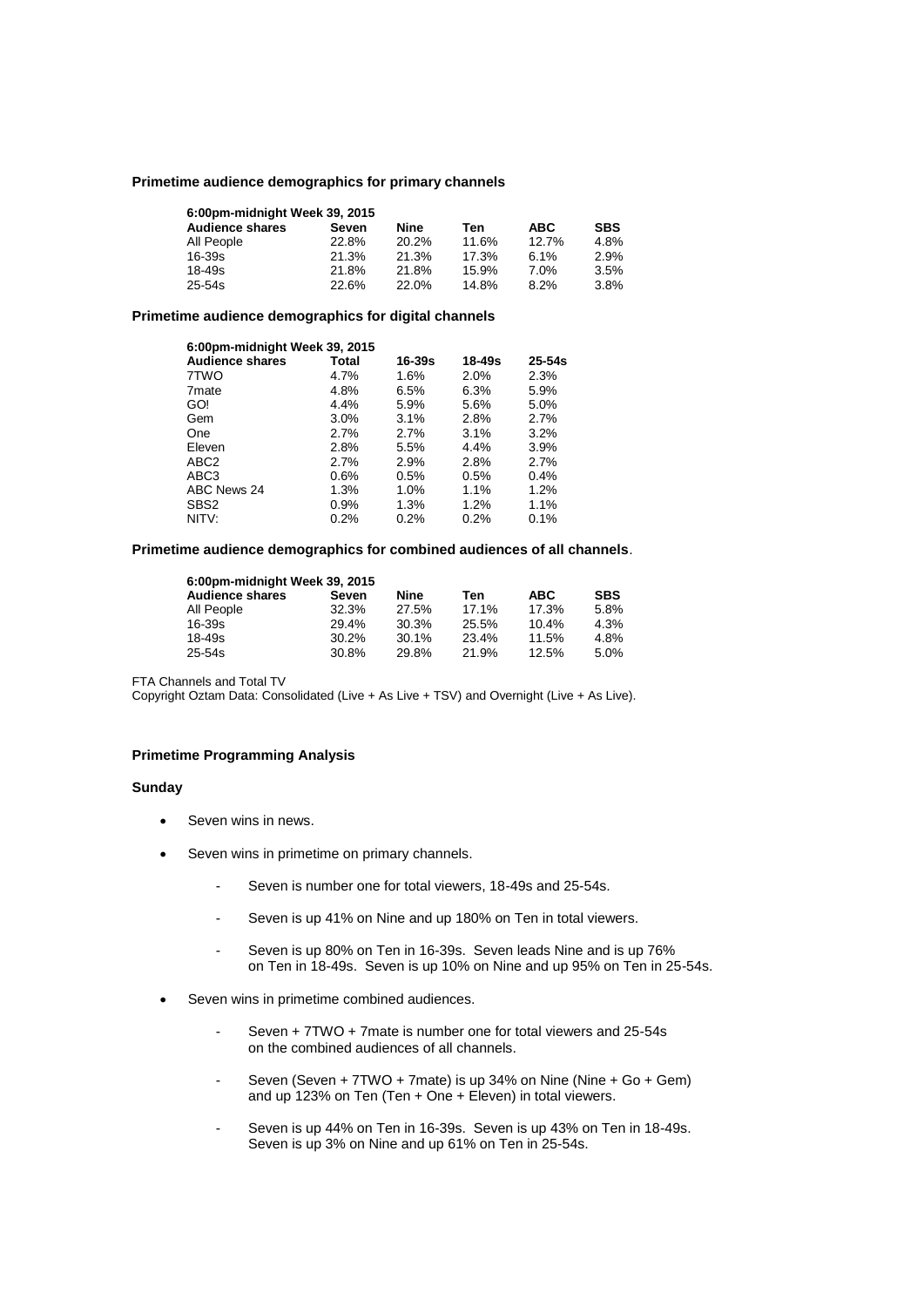- Seven wins in breakfast television. Weekend Sunrise leads Weekend Today.
- Seven scores in the most-watched programmes:

| <b>All People</b><br>The X Factor<br>Seven News<br>Peter Allen | #1<br>#2<br>#3 | $25 - 54s$<br>The X Factor<br>Peter Allen<br>Seven News | #2<br>#4<br>#6 |
|----------------------------------------------------------------|----------------|---------------------------------------------------------|----------------|
| $16 - 39s$<br>The X Factor                                     | #2             | $18 - 49s$<br>The X Factor                              | #2             |
| Peter Allen<br>Seven News                                      | #5<br>#6       | Peter Allen<br>Seven News                               | #5<br>#6       |

- **Seven News** (1.225 million). Seven News wins network up 43,000 viewers on Nine News, a 4% audience advantage.
- **The X Factor** (1.260 million) peaks at 1.707 million and is Sunday's number one most-watched programme for total viewers and one of the top two most-watched programmes for 16-39s, 18-49s and 25-54s – 25 share in total viewers.
- **Peter Allen: Not The Boy Next Door** (1.212 million) peaks at 1.555 million and dominates in total viewers, 16-39s, 18-49s and 25-54s – 33 share in total viewers, 25 share in 16-39s, 28 share in 18-49s and 29 share in 25-54s.

# **Monday**

- Seven wins in news.
- Seven wins in primetime on primary channels.
	- Seven is number one for total viewers: up 5% on Nine and up 64% on Ten.
- Seven wins in primetime on digital channels.
	- 7TWO is the most-watched digital channel for total viewers.
- Seven wins in primetime on combined audiences.
	- Seven + 7TWO + 7mate is number one for total viewers on the combined audiences of all channels.
	- Seven + 7TWO + 7mate is up 10% on Nine + Go + Gem and up 72% on Ten + One + Eleven in total viewers.
- Seven wins in breakfast television. Sunrise leads Today.
- Seven wins in morning television. The Morning Show leads Mornings.
- Seven wins at 5:30pm. The Chase is up 17% on Hot Seat.
- Seven scores in the most-watched programmes:

| <b>All People</b><br>The X Factor<br>Seven News<br>Seven News - Today Tonight | #1<br>#3<br>#4  | $25 - 54s$<br>The X Factor<br>Seven News - Today Tonight<br>Home and Away | #2<br>#7<br>#8 |
|-------------------------------------------------------------------------------|-----------------|---------------------------------------------------------------------------|----------------|
| 16-39s<br>The X Factor<br>Home and Away<br>Seven News - Today Tonight         | #3<br>#7<br>#10 | $18 - 49s$<br>The X Factor<br>Home and Away<br>Seven News - Today Tonight | #2<br>#6<br>#9 |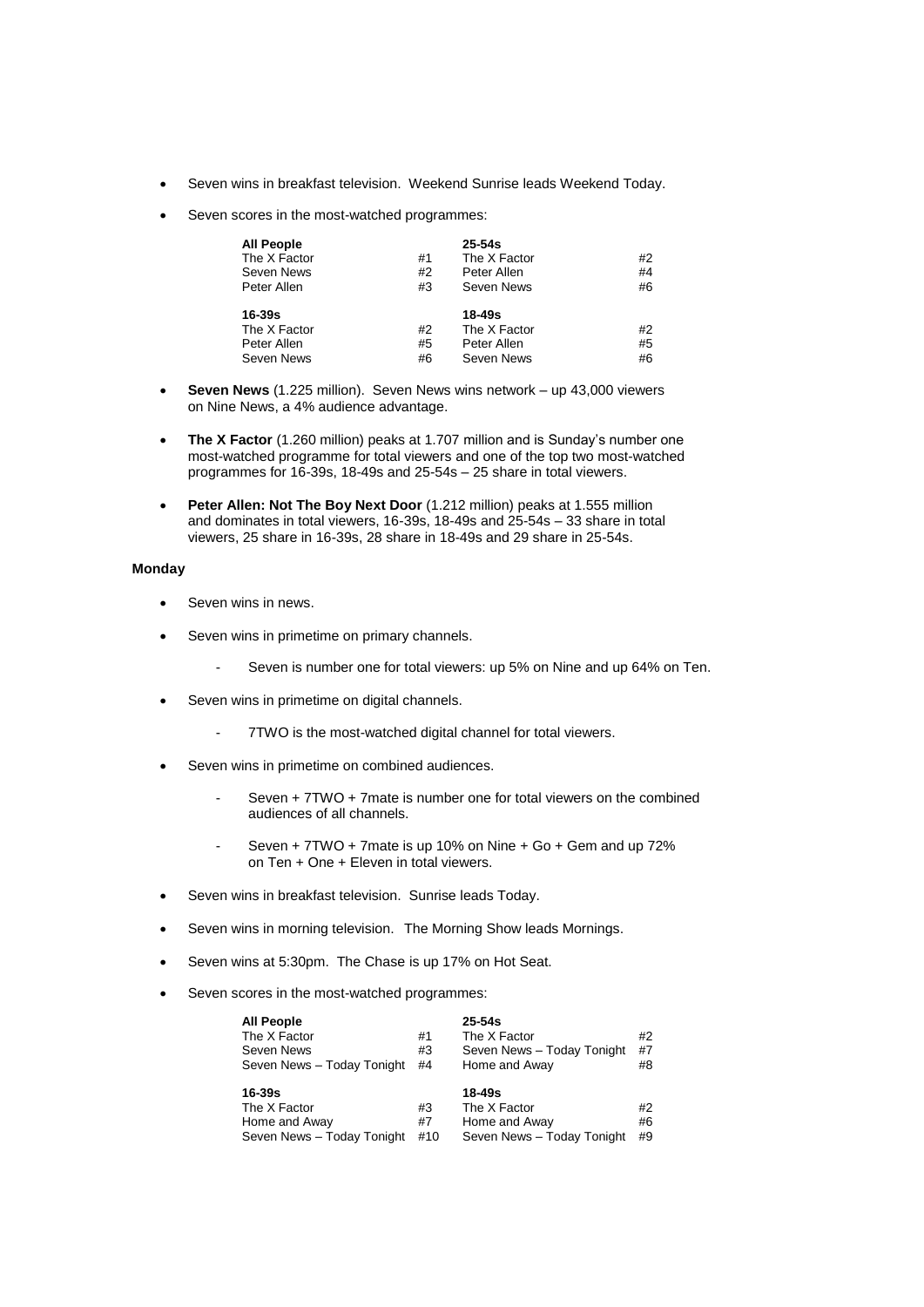- **Seven News** (1.072 million). Seven News wins network up 79,000 viewers on Nine News, an 8% audience advantage.
- **The X Factor** (1.132 million) peaks at 1.322 million and is Monday's number one most-watched programme and one of the top two most-watched programmes for 18-49s and 25-54s

# **Tuesday**

- Seven wins in news.
- Seven wins in primetime on primary channels.
	- Seven is number one for total viewers, 16-39s, 18-49s and 25-54s.
	- Seven is up 35% on Nine and up 110% on Ten in total viewers.
	- Seven is up 22% on Nine and up 64% on Ten in 16-39s. Seven is up 30% on Nine and up 69% on Ten in 18-49s. Seven is up 29% on Nine and up 80% on Ten in 25-54s.
- Seven wins in primetime on digital channels.
	- 7TWO is the most-watched digital channel for total viewers.
- Seven wins in primetime combined audiences.
	- Seven + 7TWO + 7mate is number one for total viewers, 16-39s, 18-49s and 25-54s on the combined audiences of all channels.
	- Seven (Seven + 7TWO + 7mate) is up 23% on Nine (Nine + Go + Gem) and up 79% on Ten (Ten + One + Eleven) in total viewers.
	- Seven leads Nine and is up 24% on Ten in 16-39s. Seven is up 10% on Nine and up 29% on Ten in 18-49s. Seven is up 15% on Nine and up 38% on Ten in 25-54s.
- Seven wins at 5:30pm. The Chase is up 18% on Hot Seat.
- Seven wins in breakfast television. Sunrise leads Today.
- Seven wins in morning television. The Morning Show leads Mornings.
- Seven scores in the most-watched programmes:

| <b>All People</b><br>800 Words<br>The X Factor<br>Seven News<br>Seven News - Today Tonight<br>Home and Away   | #1<br>#2<br>#3<br>#6<br>#10 | $25 - 54s$<br>800 Words<br>The X Factor<br>Seven News - Today Tonight<br>Seven News<br>Home and Away | #1<br>#2<br>#6<br>#7<br>#9  |
|---------------------------------------------------------------------------------------------------------------|-----------------------------|------------------------------------------------------------------------------------------------------|-----------------------------|
| $16 - 39s$<br>800 Words<br>The X Factor<br>Home and Away<br>Ramsay's Hotel Hell<br>Seven News - Today Tonight | #2<br>#3<br>#6<br>#8<br>#9  | 18-49s<br>800 Words<br>The X Factor<br>Home and Away<br>Seven News - Today Tonight<br>Seven News     | #2<br>#3<br>#4<br>#5<br>#10 |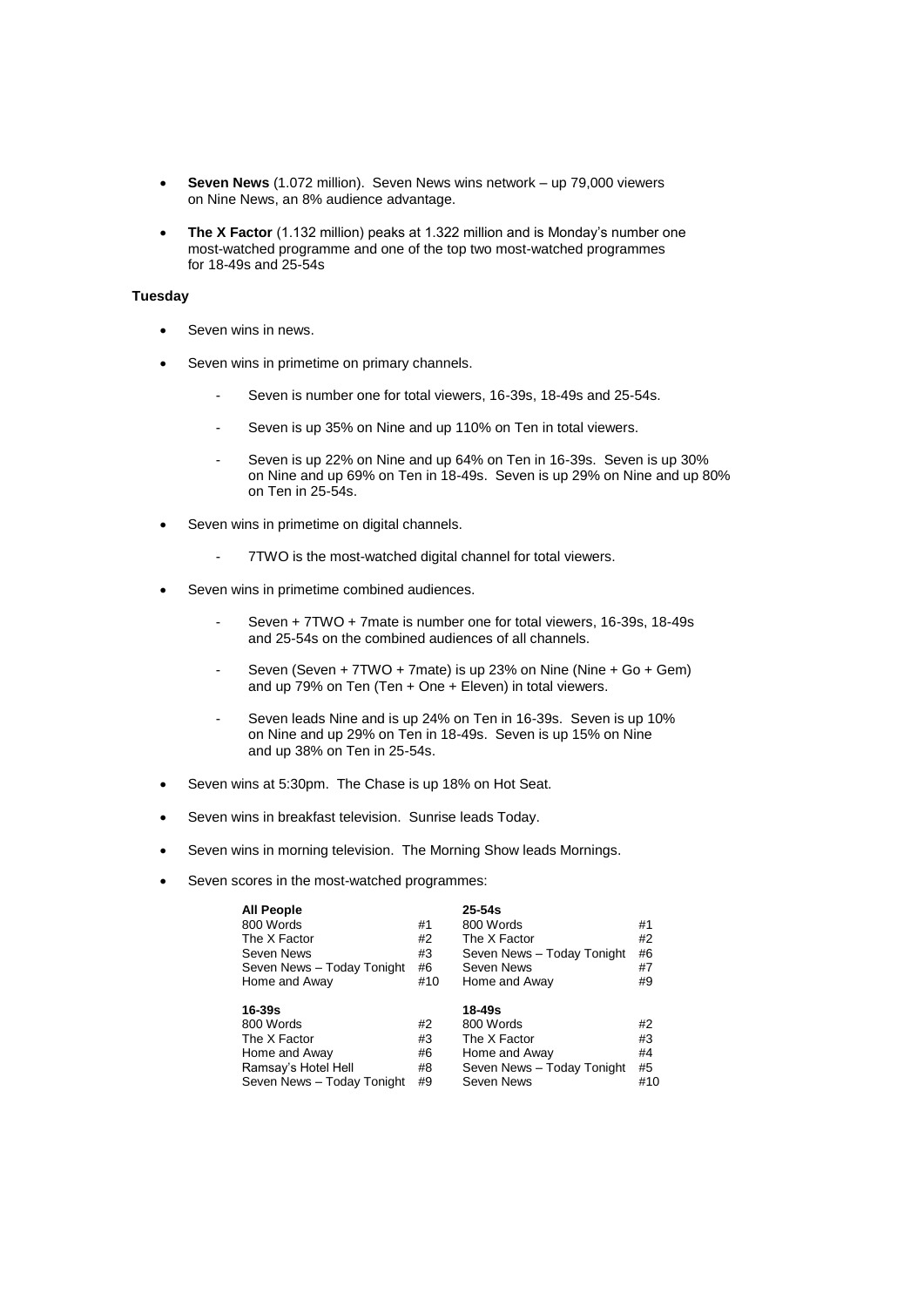- **Seven News** (1.069 million). Seven News wins network up 75,000 viewers on Nine News, an 8% audience advantage.
- **The X Factor** (1.092 million) peaks at 1.479 million, dominates its timeslot and is one of Tuesday's top three most-watched programmes for total viewers, 16-39s, 18-49s and 25-54s.
- **800 Words** (1.192 million) peaks at 1.420 million, dominates in total viewers, 16-39s, 18-49s and 25-54s and is Tuesday's number one most-watched programme for total viewers and 25-54s – 31 share in total viewers, 29 share in 16-39s, 29 share in 18-49s and 31 share in 25-54s.
- **Ramsay's Hotel Hell** (0.532 million) wins in total viewers, 16-39s, 18-49s and 25-54s – 32 share in 16-39s, 27 share in 18-49s and 27 share in 25-54s.

# **Wednesday**

- Seven wins in primetime on primary channels.
	- Seven is number one for total viewers: up 16% on Nine and up 39% on Ten.
- Seven wins in primetime on digital channels.
	- 7TWO is the most-watched digital channel for total viewers.
- Seven wins in primetime combined audiences.
	- Seven + 7TWO + 7 mate is number one for total viewers on the combined audiences of all channels.
	- Seven + 7TWO + 7mate is up 16% on Nine + Go + Gem and up 43% on Ten + One + Eleven in total viewers.
- Seven wins in morning television. The Morning Show is up 30% on Mornings.
- Seven wins at 5:30pm. The Chase leads Hot Seat.
- Seven scores in the most-watched programmes:

| <b>All People</b>          |    | $25 - 54s$                 |     |
|----------------------------|----|----------------------------|-----|
| Seven News                 | #3 | The X Factor               | #3  |
| Seven News - Today Tonight | #4 | Seven News - Today Tonight | #10 |
| The X Factor               | #5 |                            |     |
| 16-39s                     |    | $18 - 49s$                 |     |
| The X Factor               | #4 | The X Factor               | #4  |
|                            |    |                            |     |
| Home and Away              | #7 | Seven News - Today Tonight | #10 |

 **The X Factor** (0.953 million) peaks at 1.173 million, wins its timeslot and is of one of Wednesday's top five most-watched programmes for total viewers, 16-39s, 18-49s and 25-54s.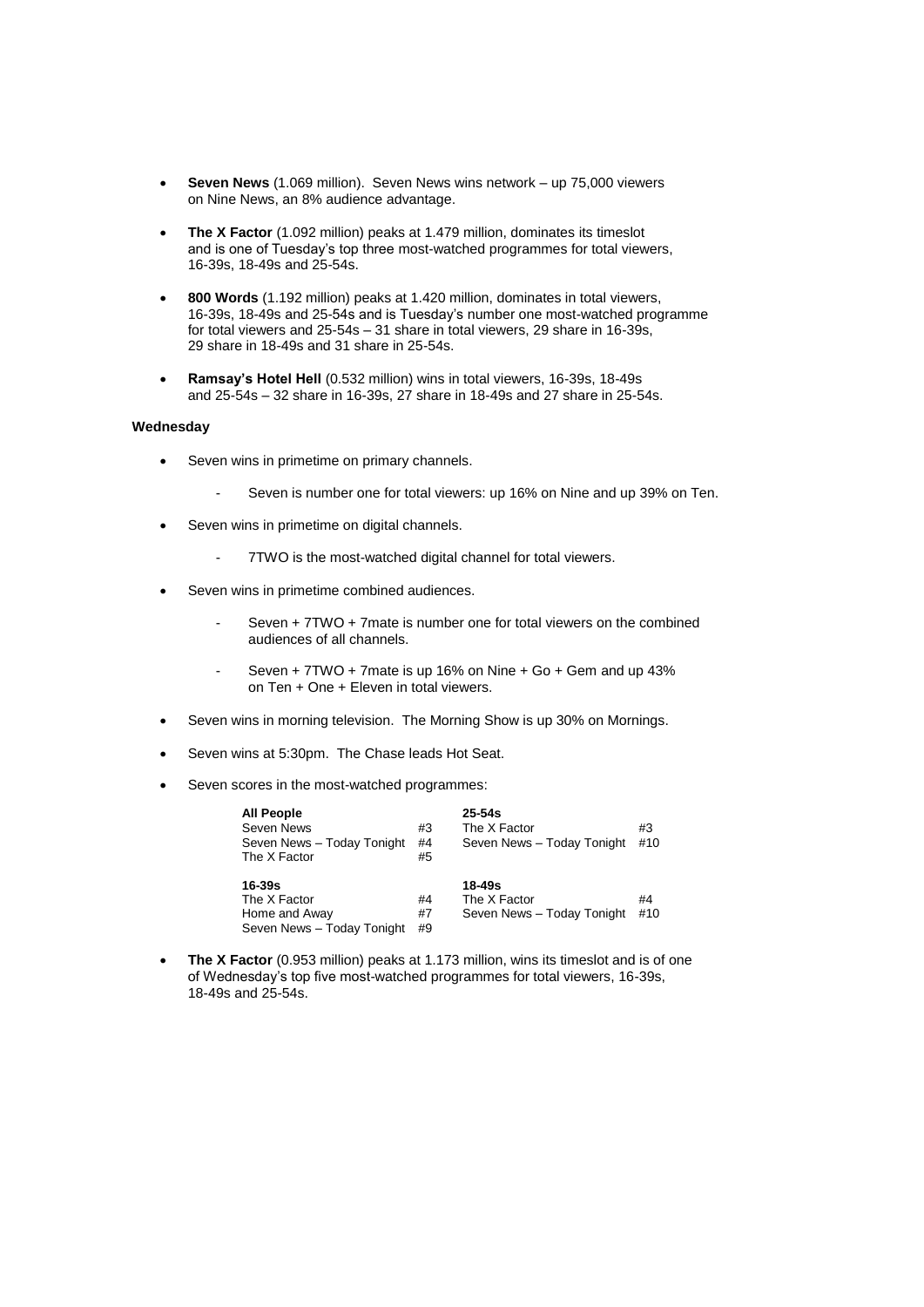# **Thursday**

- Seven wins in news.
- Seven wins in primetime on primary channels.
	- Seven is number one for total viewers and 25-54s.
	- Seven is up 5% on Nine and up 26% on Ten in total viewers.
	- Seven is up 9% on Nine in 16-39s. Seven is up 5% on Nine in 18-49s. Seven is up 4% on Nine and up 3% on Ten in 25-54s.
- Seven wins in primetime on digital channels.
	- 7TWO is the most-watched digital channel for total viewers.
- Seven wins in primetime combined audiences.
	- Seven + 7TWO + 7mate is number one for total viewers on the combined audiences of all channels.
	- Seven + 7TWO + 7mate is up 6% on Nine + Go + Gem and up 19% on Ten + One + Eleven in total viewers.
- Seven wins in breakfast television. Sunrise is up 14% on Today.
- Seven wins at 5:30pm. The Chase leads Hot Seat.
- Seven scores in the most-watched programmes:

| <b>All People</b>          |    | $25 - 54s$                  |    |
|----------------------------|----|-----------------------------|----|
| Seven News                 | #2 | The X Factor                | #2 |
| Seven News - Today Tonight | #3 | Seven News - Today Tonight  | #5 |
| The X Factor               | #6 | Seven News                  | #7 |
| Home and Away              | #9 | Home and Away               | #9 |
|                            |    |                             |    |
| 16-39s                     |    | 18-49s                      |    |
| The X Factor               | #4 | The X Factor                | #3 |
| Home and Away              | #5 | Seven News - Today Tonight  | #5 |
| Seven News - Today Tonight | #8 | Seven News                  | #6 |
| Seven News                 | #9 | Ramsay's Kitchen Nightmares | #7 |

- **Seven News** (0.970 million). Seven News wins network up 26,000 viewers on Nine News, a 3% audience advantage.
- **Seven News – Today Tonight** (0.950 million). Seven News Today Tonight wins network - 70,000 viewers on Nine News – 6:30pm, an 8% audience advantage.
- **The X Factor** (0.876 million) peaks at 1.063 million and is one of Thursday's top two most-watched programmes for 25-54s, and one of the top four programmes for 16-39s and 18-49s.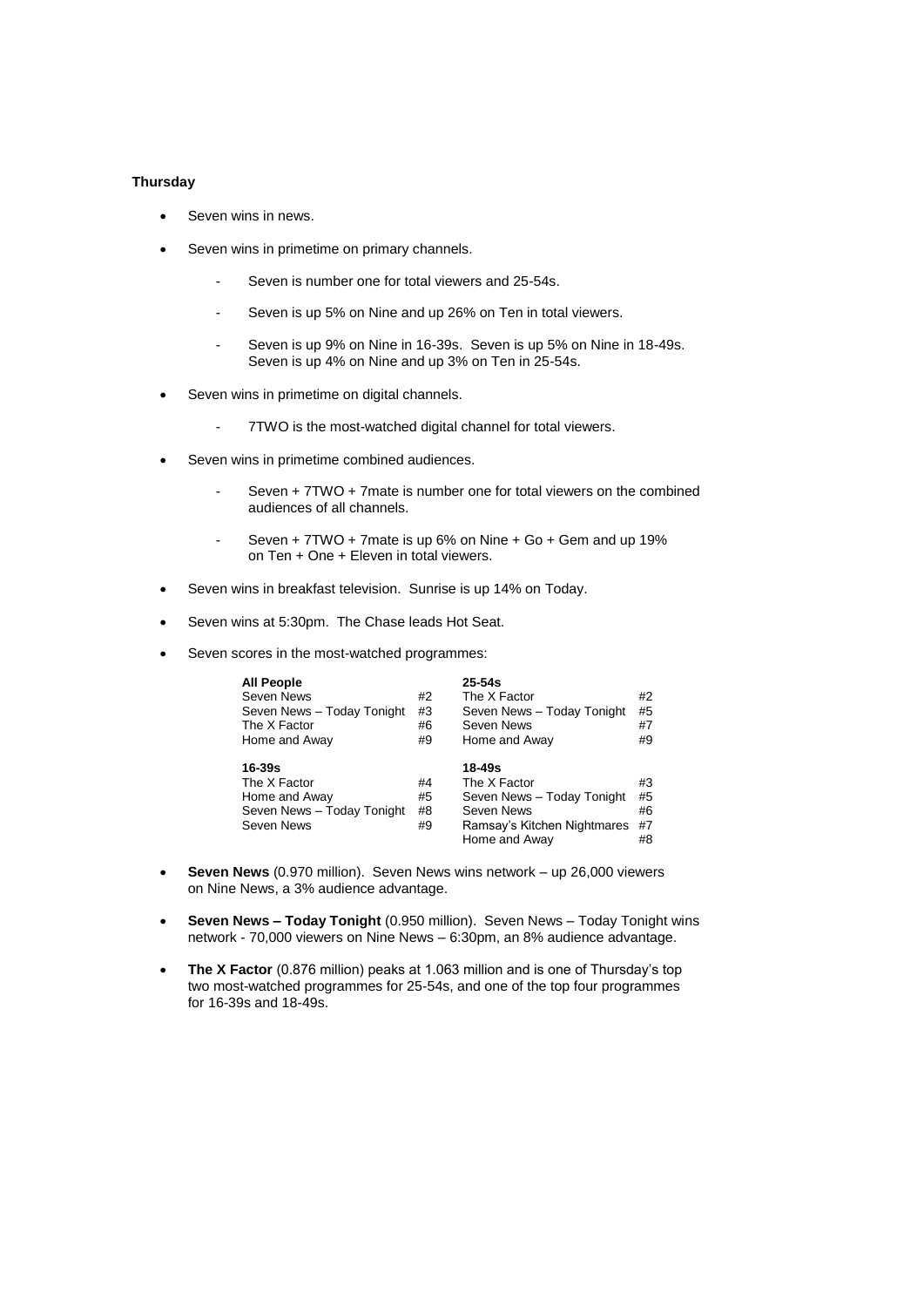# **Friday**

- Seven wins in primetime on primary channels.
	- Seven is number one for total viewers, 18-49s and 25-54s.
	- Seven is up 4% on Nine and up 136% on Ten in total viewers.
	- Seven is up 66% on Ten in 16-39s. Seven ties with Nine and is up 87% on Ten in 18-49s. Seven leads Nine and is up 98% on Ten in 25-54s.
- Seven wins in primetime on digital channels.
	- 7mate is the most-watched digital channel for total viewers, 16-39s, 18-49s and 25-54s.
- Seven wins in primetime combined audiences.
	- Seven + 7TWO + 7mate is number one for total viewers, 16-39s, 18-49s and 25-54s on the combined audiences of all channels.
	- Seven (Seven + 7TWO + 7mate) is up 19% on Nine (Nine + Go + Gem) and up 147% on Ten (Ten + One + Eleven) in total viewers.
	- Seven is up 7% on Nine and up 74% on Ten in 16-39s. Seven is up 12% on Nine and up 96% on Ten in 18-49s. Seven is up 15% on Nine and up 99% on Ten in 25-54s
- Seven wins in breakfast television. Sunrise is up 12% on Today.
- Seven wins in morning television. The Morning Show is up 34% on Mornings.
- Seven scores in the most-watched programmes:

| <b>All People</b>          |     | $25 - 54s$              |     |
|----------------------------|-----|-------------------------|-----|
| Seven News                 | #4  | AFL on Seven            | #2  |
| Seven News - Today Tonight | #5  | AFL on Seven: Pre-Match | #10 |
| AFL on Seven               | #6  |                         |     |
| Better Homes and Gardens   | #8  |                         |     |
|                            |     |                         |     |
| $16 - 39s$                 |     | $18 - 49s$              |     |
| AFL on Seven               | #2  | AFL on Seven            | #2  |
| AFL on Seven: Pre-Match    | #10 | AFL on Seven: Pre-Match | #10 |

 **AFL on Seven: The Finals Series** dominates in total viewers, 16-39s, 18-49s and 25-54s across its primetime broadcast markets on Seven – 49 share in total viewers, 58 share in 16-39s, 55 share in 18-49s and 54 share in 25-54s.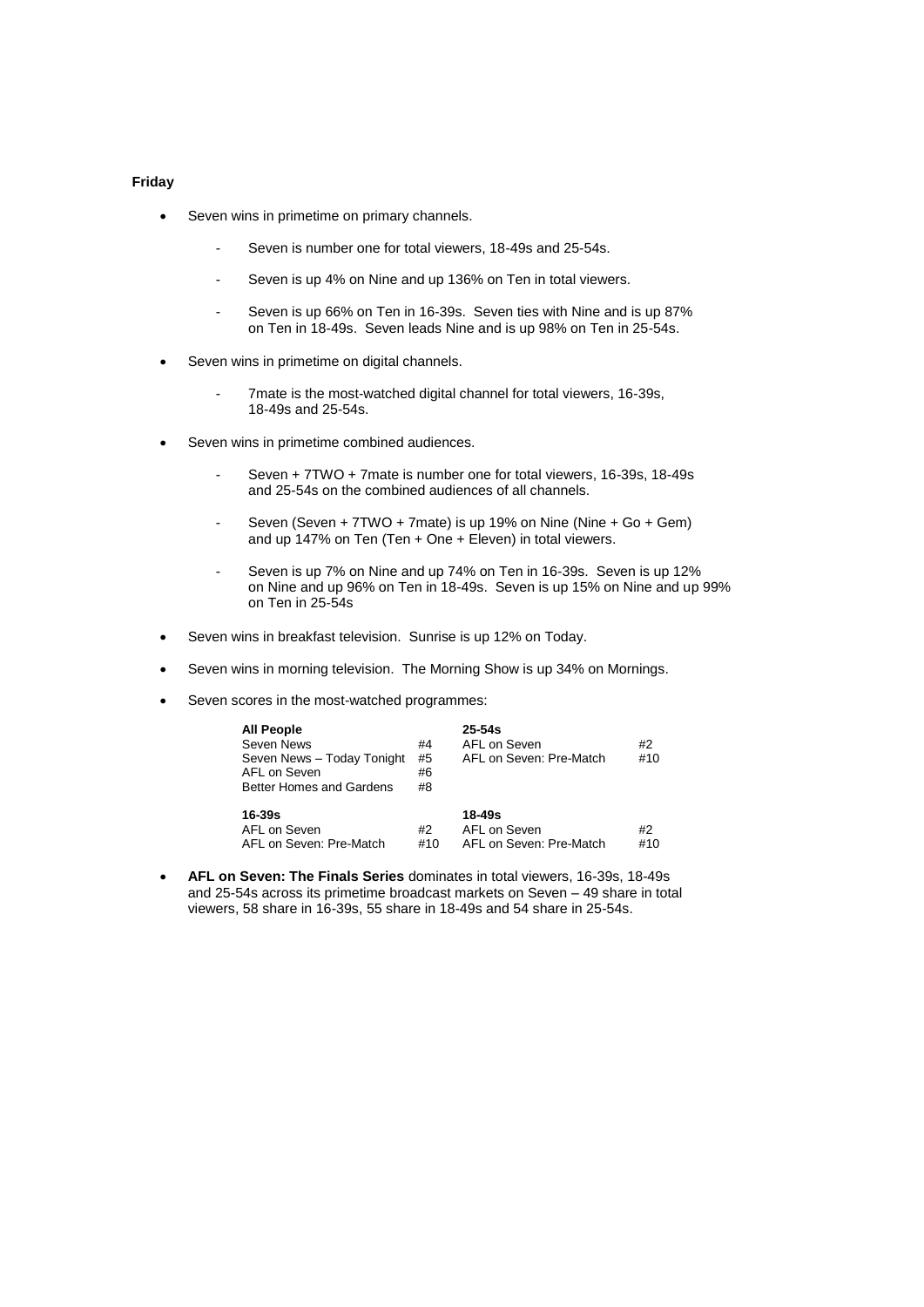# **Saturday**

- Seven wins in primetime combined audiences.
	- Seven + 7TWO + 7mate is number one for total viewers, 16-39s, 18-49s and 25-54s on the combined audiences of all channels.
	- Seven (Seven + 7TWO + 7mate) is up 14% on Nine (Nine + Go + Gem) and up 259% on Ten (Ten + One + Eleven) in total viewers.
	- Seven is up 18% on Nine and up 341% on Ten in 16-39s. Seven is up 11% on Nine and up 178% on Ten in 18-49s. Seven is up 8% on Nine and up 187% on Ten in 25-54s.
- Seven wins in primetime on digital channels.
	- 7mate is the most-watched digital channel for total viewers, 16-39s, 18-49s and 25-54s.
- Seven wins in breakfast television. Weekend Sunrise is up 17% on Weekend Today across 7:00-10:00am.
- Seven scores in the most-watched programmes:

| <b>All People</b><br>Seven News<br>AFL on Seven<br>AFL on Seven: Pre-Match<br>AFL on 7mate                                                 | #5<br>#6<br>#9<br>#10            | $25-54s$<br>AFL on Seven<br>Seven News<br>AFL on Seven: Post-Match<br>AFL on Seven: Pre-Match<br>AFL on 7mate<br>Sunrise                    | #4<br>#5<br>#6<br>#7<br>#8<br>#9  |
|--------------------------------------------------------------------------------------------------------------------------------------------|----------------------------------|---------------------------------------------------------------------------------------------------------------------------------------------|-----------------------------------|
| $16 - 39s$<br>AFL on Seven<br>AFL on Seven: Post-Match<br>AFL on 7mate<br>AFL on Seven: Pre-Match<br>Seven News<br>AFL on 7mate: Pre-Match | #2<br>#5<br>#6<br>#7<br>#8<br>#9 | $18 - 49s$<br>AFL on Seven<br>AFL on 7mate<br>Seven News<br>AFL on Seven: Post-Match<br>AFL on Seven: Pre-Match<br>AFL on 7mate: Post-Match | #4<br>#5<br>#6<br>#7<br>#8<br>#10 |

 **AFL on Seven: The Finals Series** dominates in total viewers, 16-39s, 18-49s and 25-54s across its primetime broadcast markets on Seven – 48 share in total viewers, 53 share in 16-39s, 50 share in 18-49s and 48 share in 25-54s.